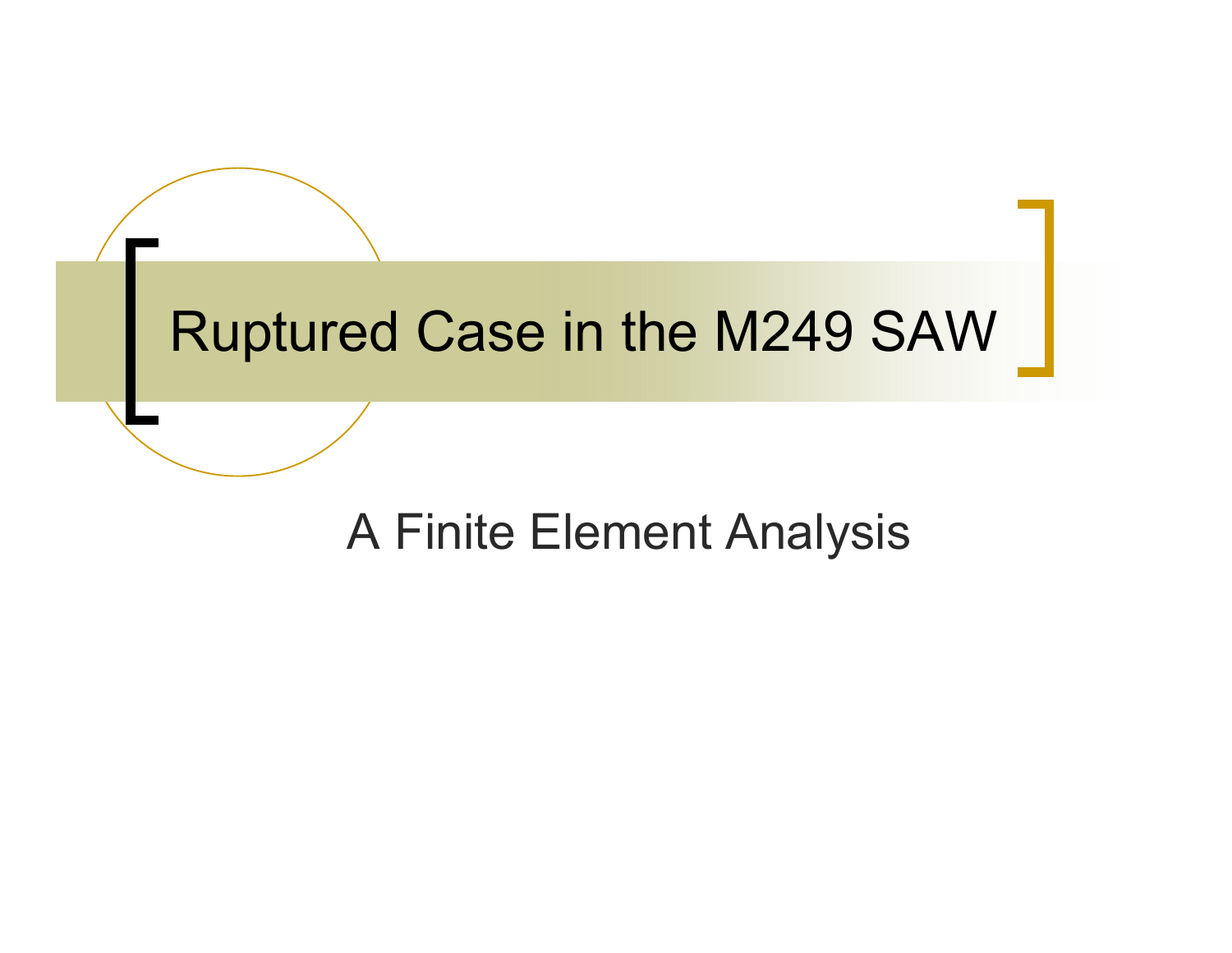

Clinton Fischer

Weapons Systems and Technology Weapons Technology Branch

RDECOM-ARDECPicatinny Arsenal, NJ 07806-5000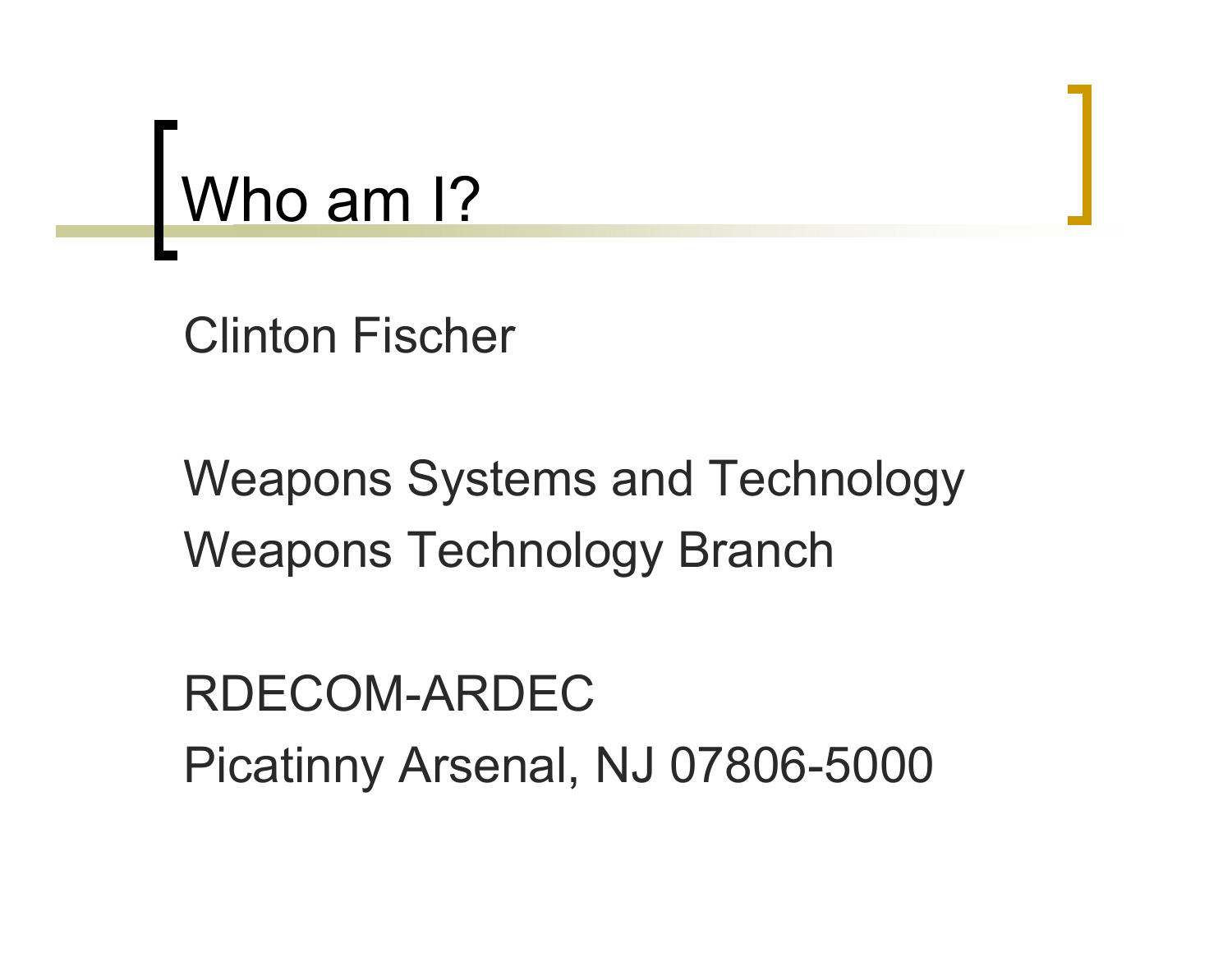## Introduction

- $\left\vert \psi _{i}\right\rangle$  Modeling and Simulation saves time and money
- p. Impractical to do real world tests on some failures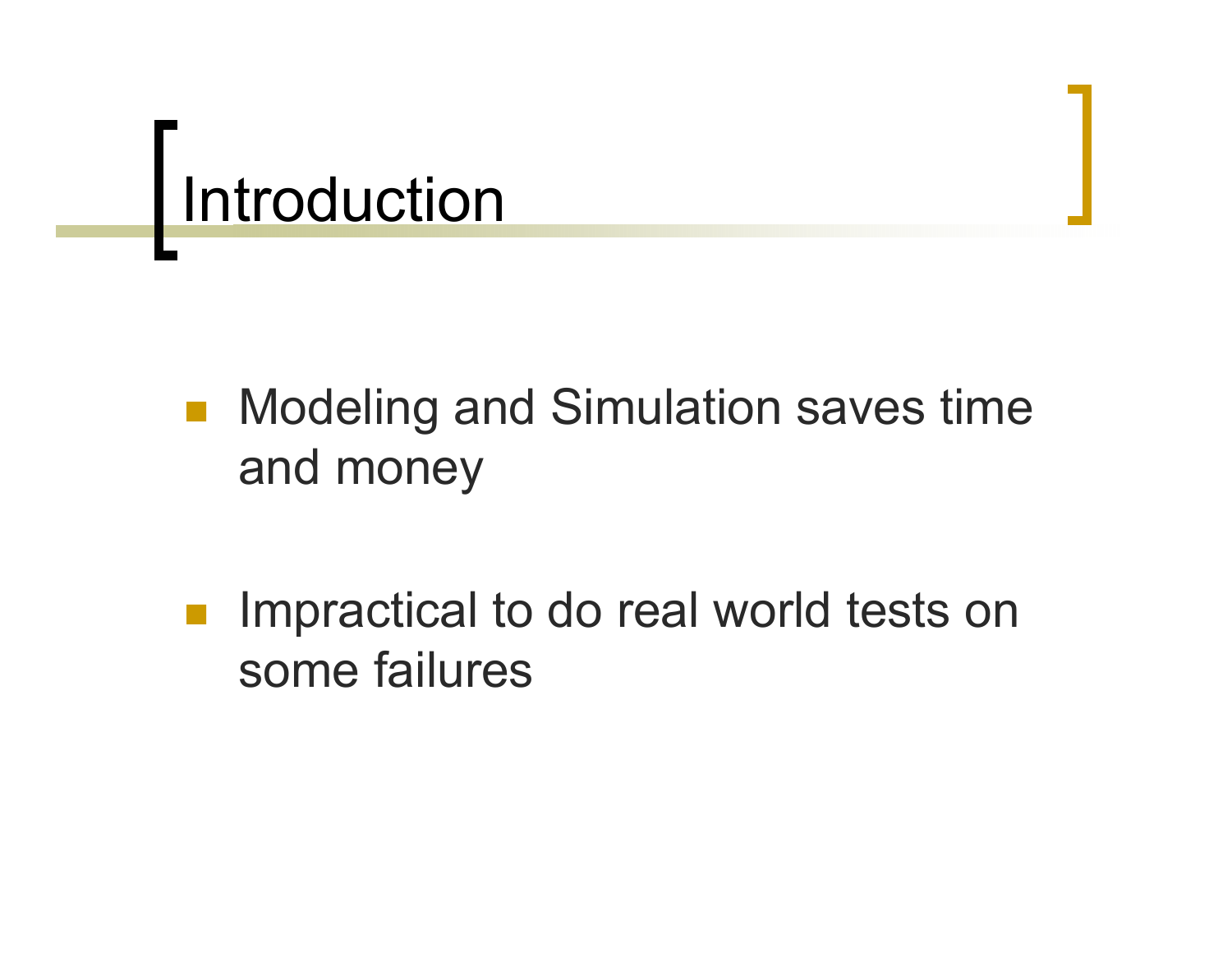# What Happened



 Incidences of the M855 cartridge case rupturing during normal firing of the M249 Saw

 Cause was unable to be determined during live fire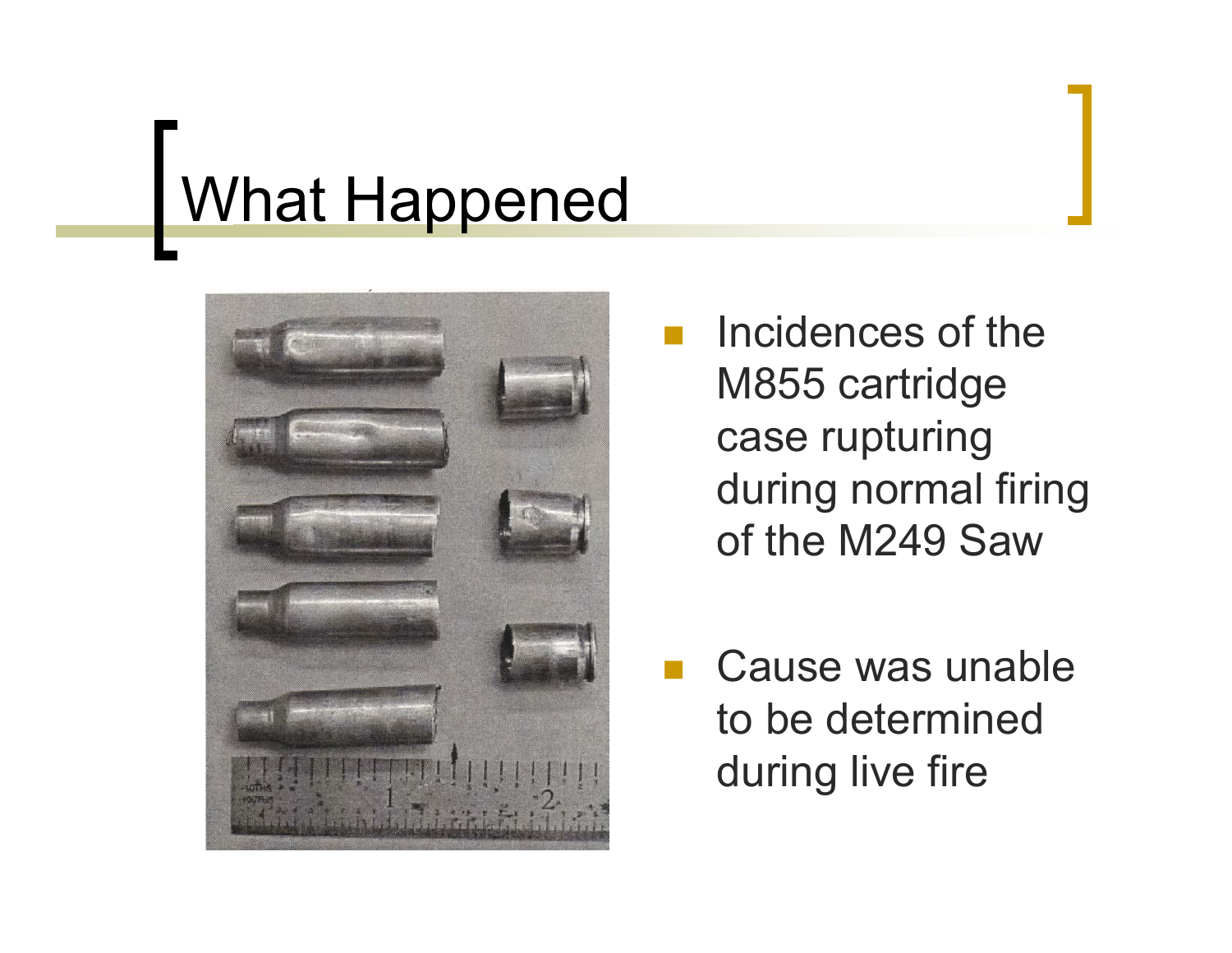## What Do We Need to Know

 Do the tolerances of the cartridge case need to be more stringent?

p. If so, which tolerances are causing the problem; and how much do they need to changed?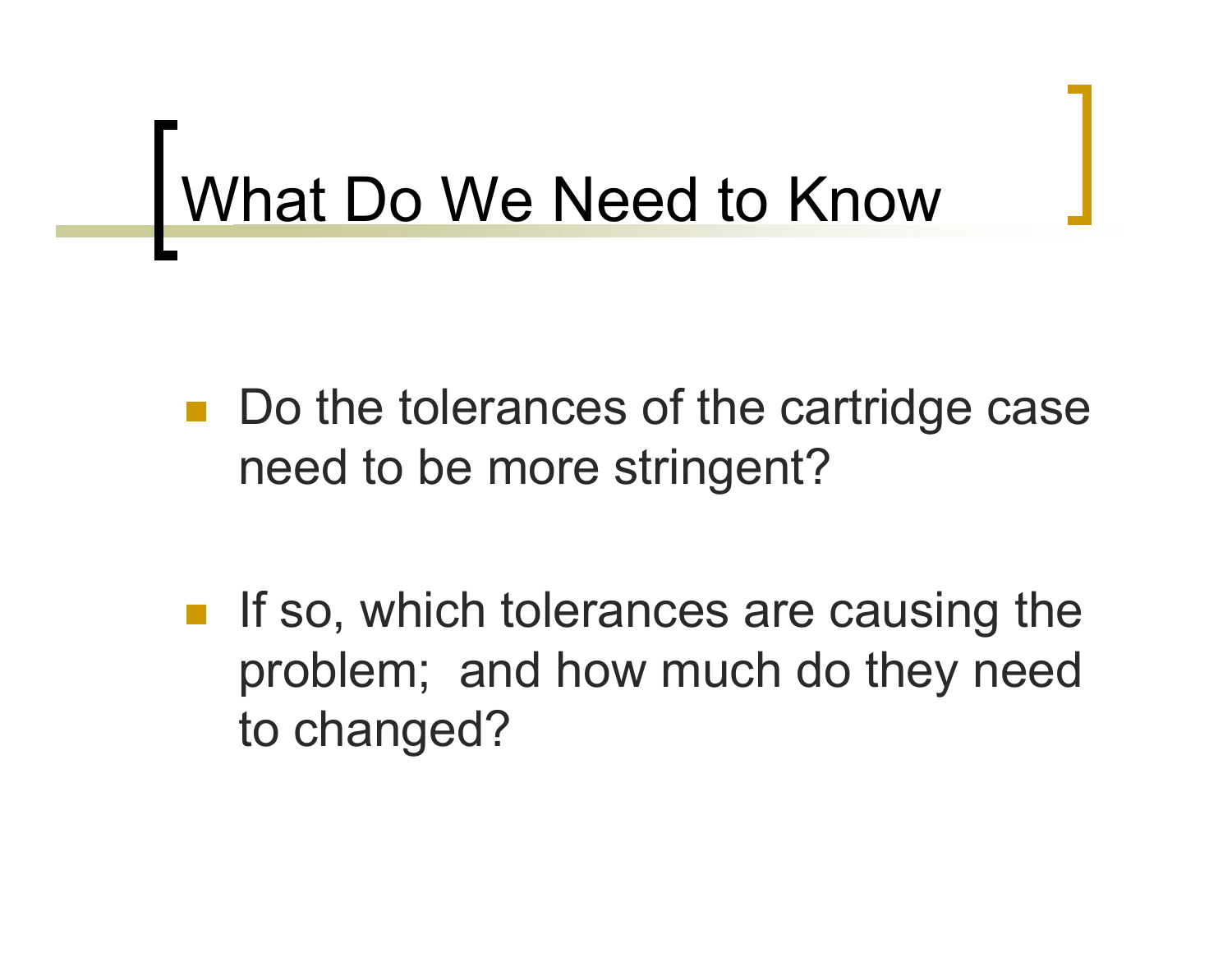# What Can Contribute

### **Separate Tolerances**

## ■ Tolerance Stack-Up

### Hardness Gradient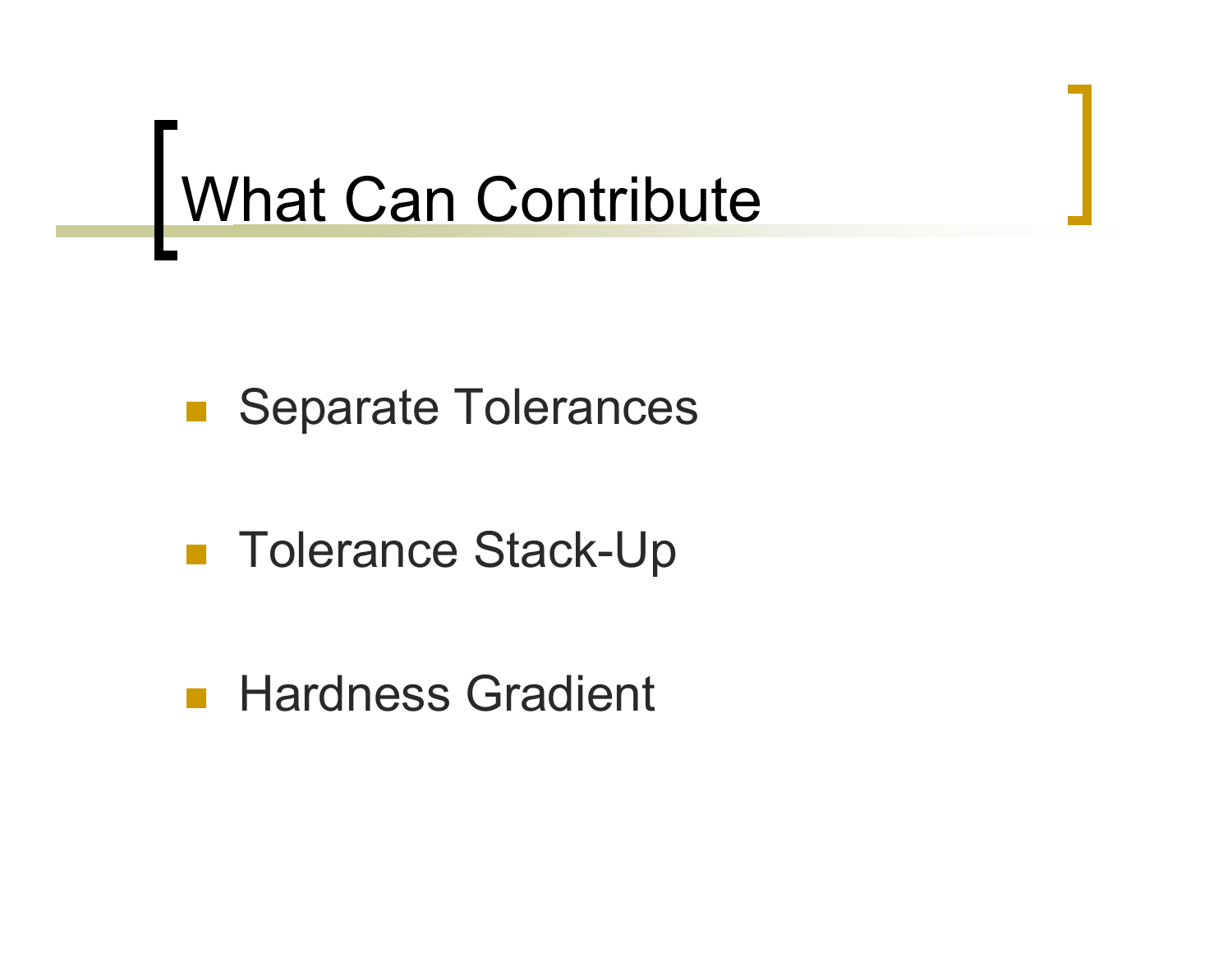

## **B** Geometry

#### $\begin{bmatrix} 1 & 1 \\ 1 & 1 \end{bmatrix}$ Internal Pressure from Propellant

#### $\mathcal{L}^{\text{max}}$ Extraction taken from T-D Curve

Materials – Brass Hardness Gradient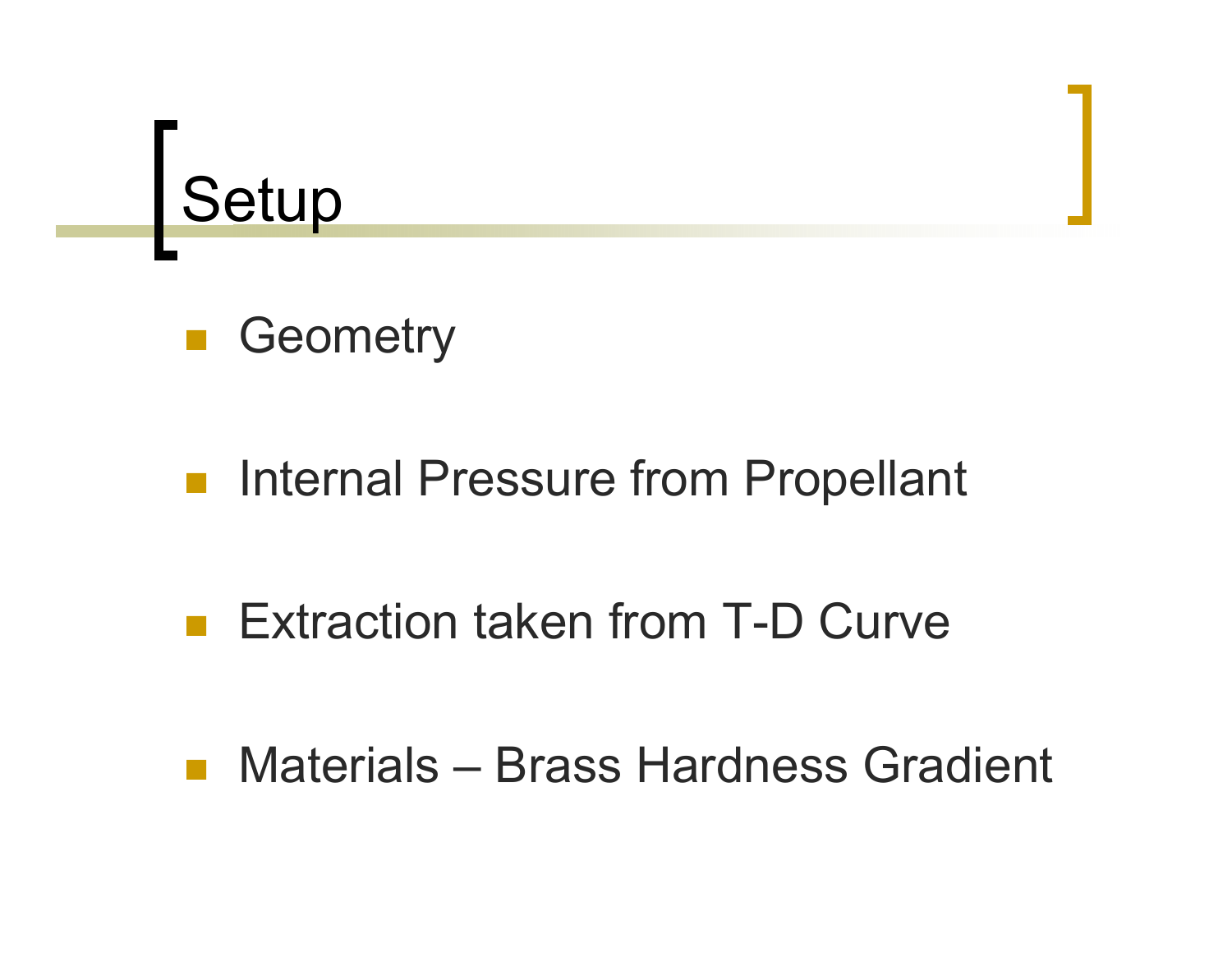# Preliminary Modeling



### Axi-symmetric Model

### Several scenarios were considered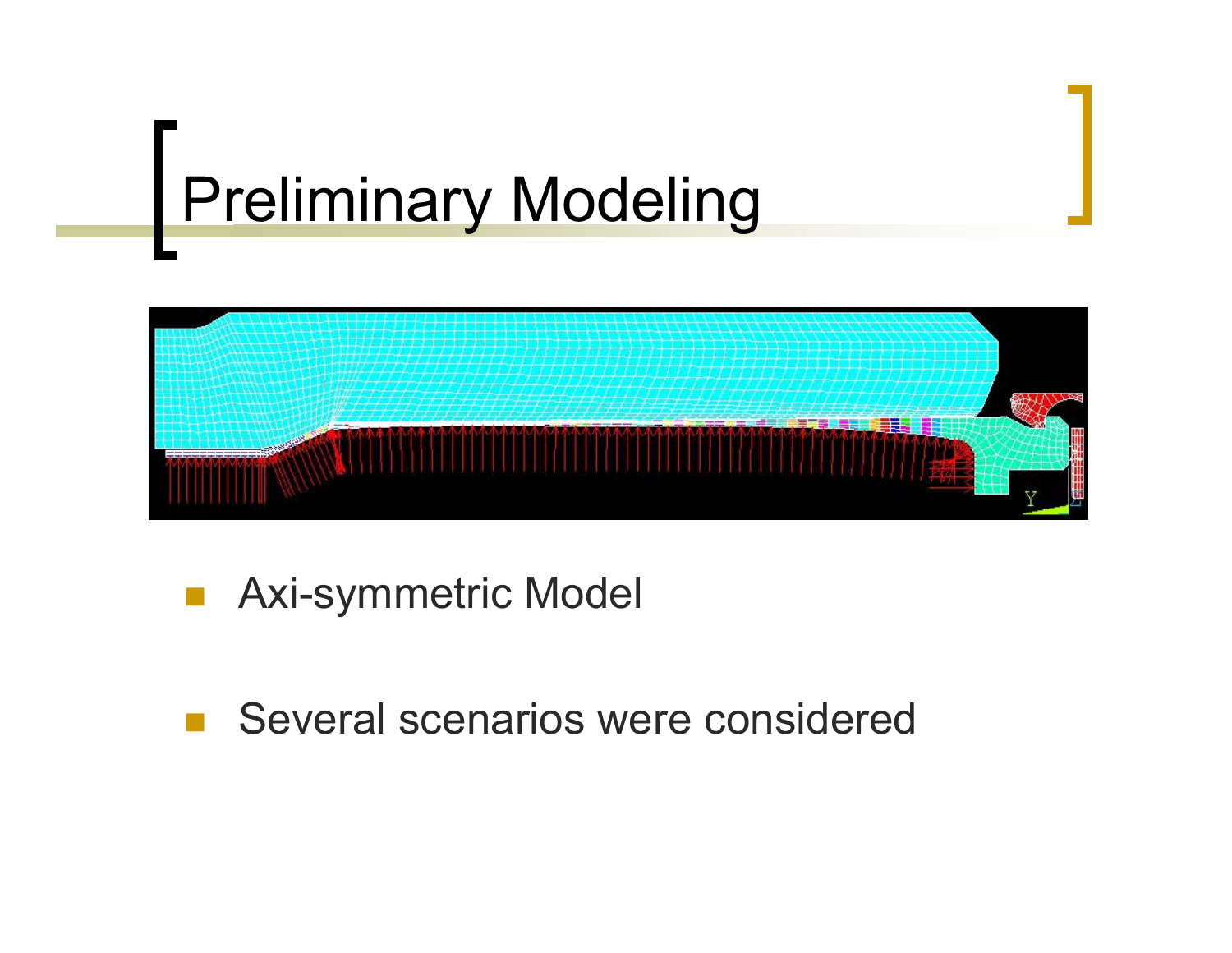## Observations





- No rupture in nominal case
- Longitudinal stretching causes rupturing
- All hardness gradients ruptured at same location and time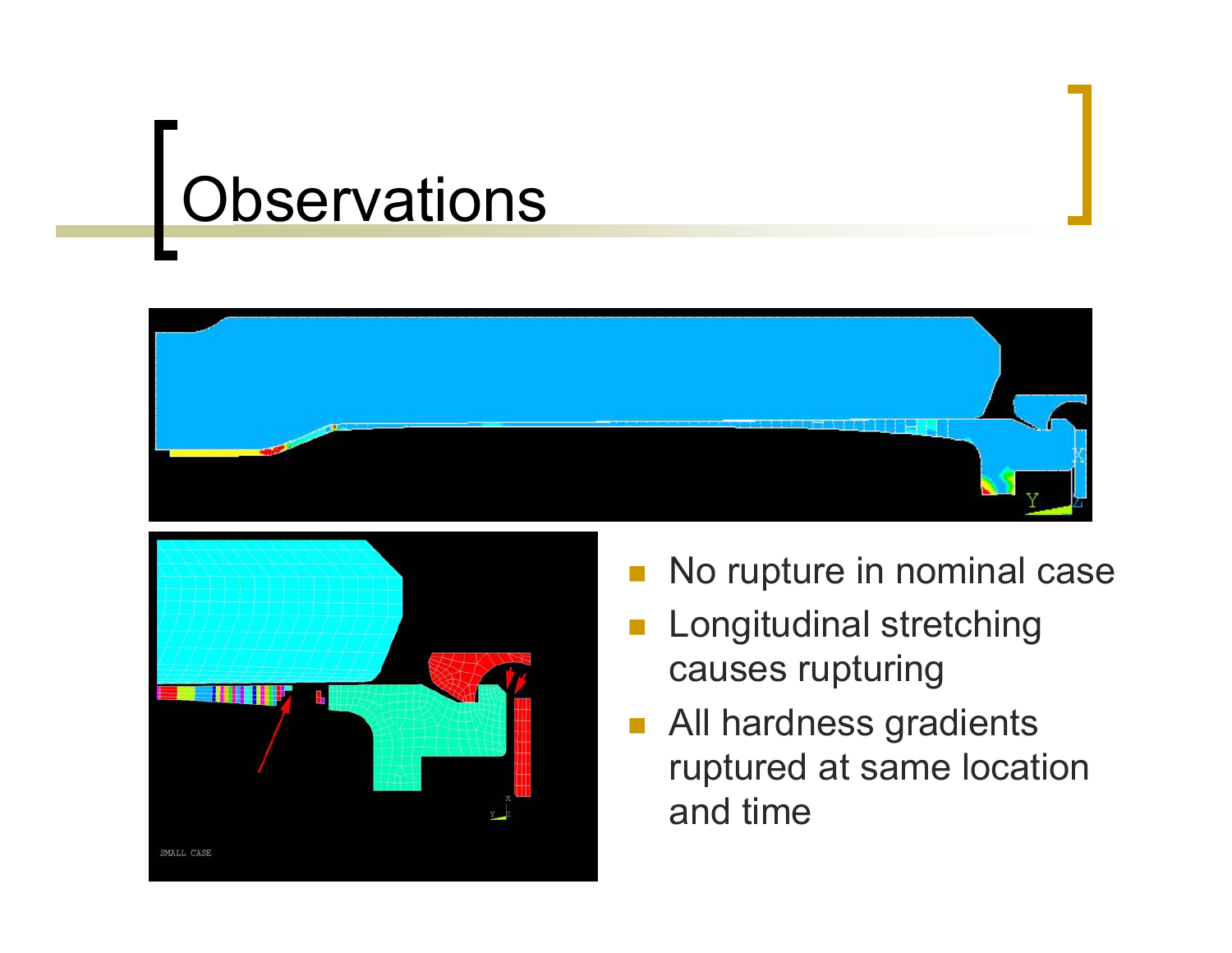## Secondary Results



- 3d Results corresponded to axi-symmetric models
- Brass material validated to 0.08% error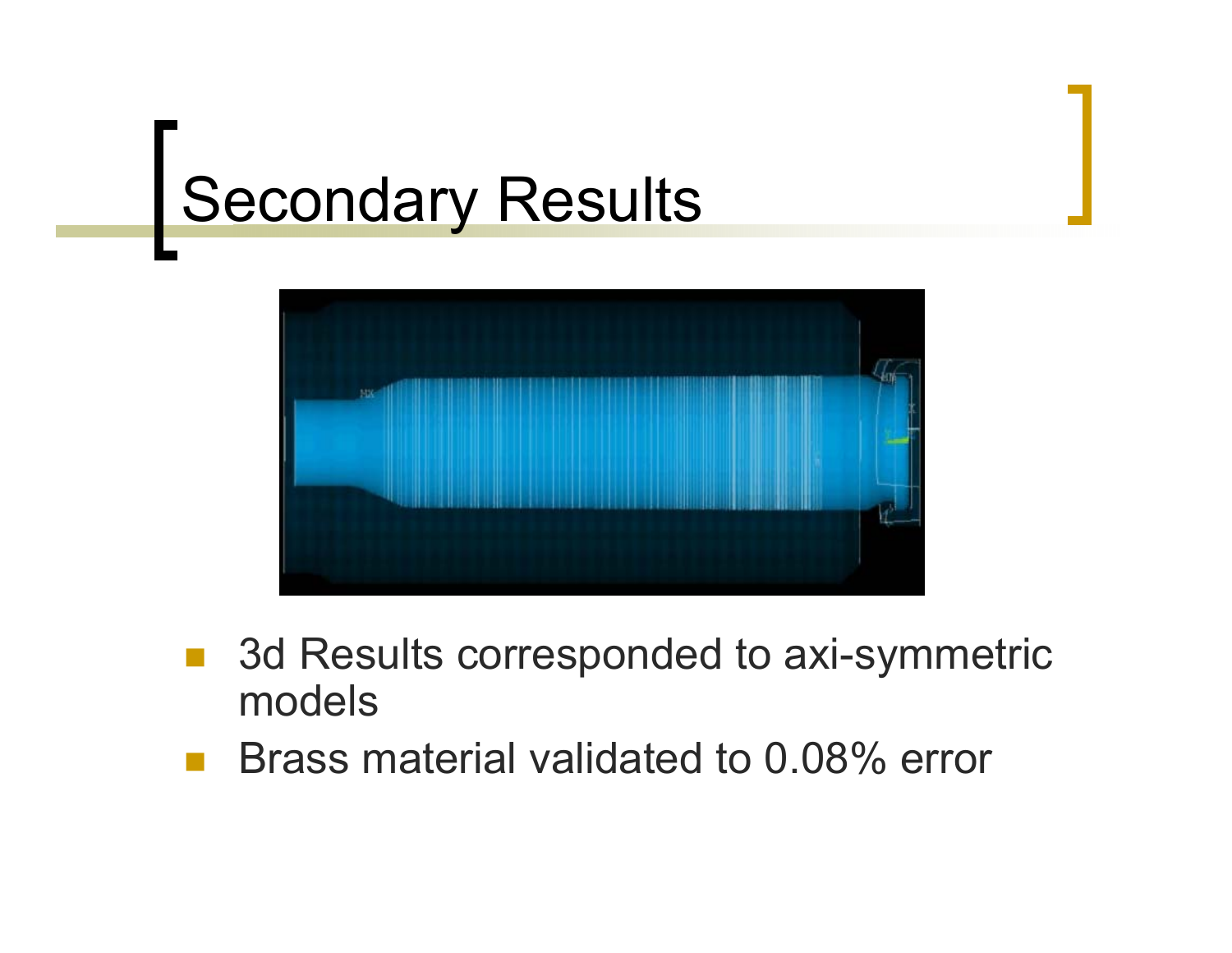## Conclusions

- Space between the back of the case and the Bolt Face causes case rupturing
- Weapon head space is measured, case tolerance is limited to -0.006in
- Head space gauges measured in 0.002in increments